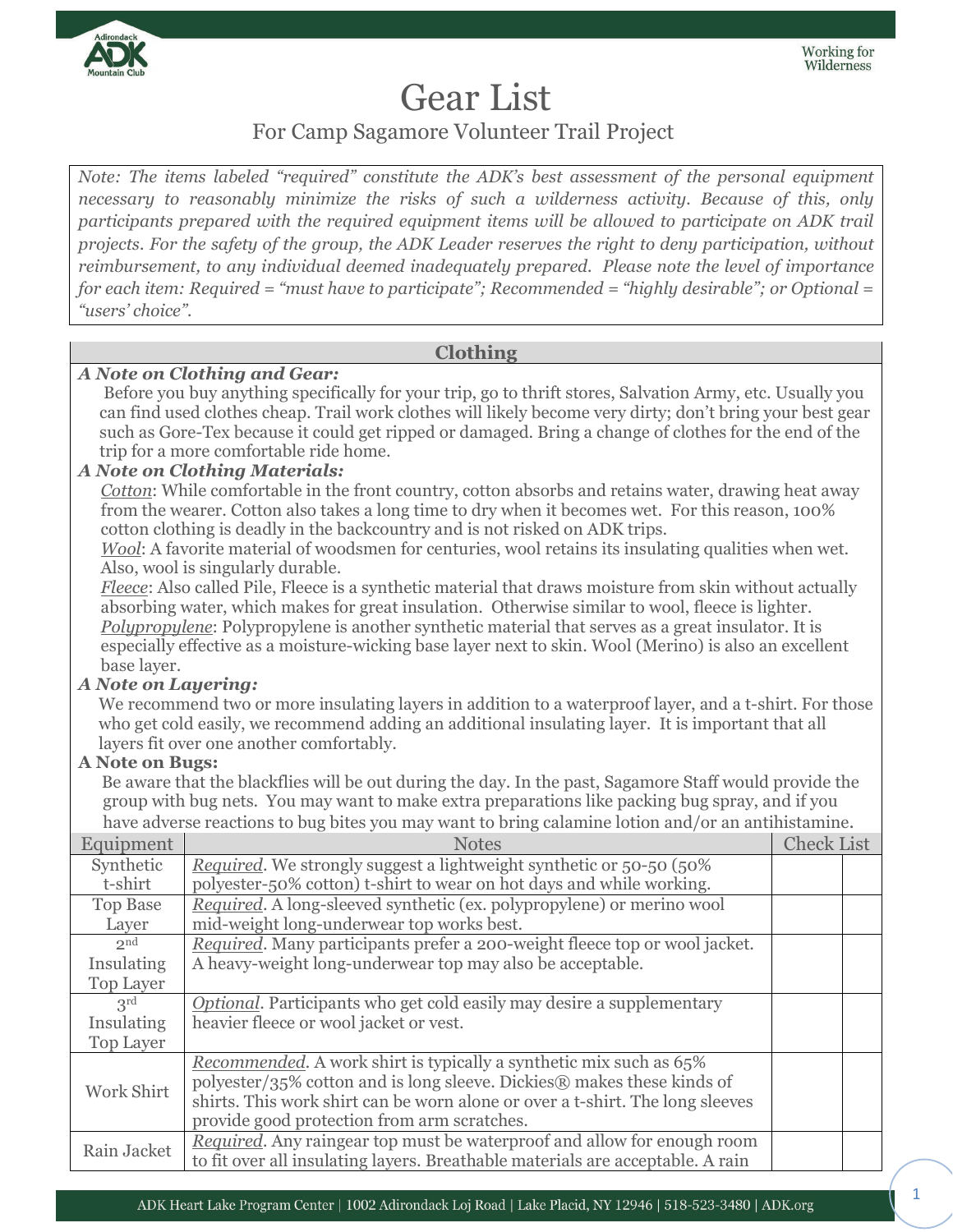

# Gear List

## For Camp Sagamore Volunteer Trail Project

|                           | jacket with a hood and ventilation zippers are desirable. A rain jacket also                                                                    |                   |  |
|---------------------------|-------------------------------------------------------------------------------------------------------------------------------------------------|-------------------|--|
|                           | serves as a windproof layer.<br>Note: Because ponchos will not withstand the abuse of trail work in                                             |                   |  |
|                           | thickly-vegetated and steep terrain, ponchos are unacceptable.                                                                                  |                   |  |
|                           |                                                                                                                                                 |                   |  |
|                           | <b>Clothing (continued)</b>                                                                                                                     |                   |  |
| Equipment                 | <b>Notes</b>                                                                                                                                    | <b>Check List</b> |  |
|                           | Recommended. A synthetic (ex. polypropylene) or merino wool long-                                                                               |                   |  |
| <b>Bottom Base</b>        | underwear bottom works best.                                                                                                                    |                   |  |
| Layer                     | <i>Note:</i> Be aware that long underwear bottoms have gender-specific                                                                          |                   |  |
| 2 <sup>nd</sup>           | designs that are not always made obvious on packaging.                                                                                          |                   |  |
| Insulating                | Optional. Fleece pants or heavy-weight long-underwear might be used.<br>Note: Full-length side zippers facilitate quick and easy layering that  |                   |  |
| <b>Bottom</b>             | eliminates the annoyance of footwear removal.                                                                                                   |                   |  |
| Layer                     |                                                                                                                                                 |                   |  |
|                           | Required. Durable, quick-drying synthetic pants are ideal. Dickies® makes                                                                       |                   |  |
| <b>Work Pants</b>         | a good work pant that is 65% polyester/35% cotton.                                                                                              |                   |  |
|                           | Recommended. Any raingear pants must be waterproof and allow for                                                                                |                   |  |
|                           | enough room to fit over all insulating layers. Breathable materials are                                                                         |                   |  |
| Rain Pants                | acceptable.                                                                                                                                     |                   |  |
|                           | Note: Full-length side zippers facilitate quick and easy layering that<br>eliminates the annoyance of footwear removal.                         |                   |  |
|                           | Optional. Wide-brimmed or baseball hats protect the eyes and the face                                                                           |                   |  |
| Hat                       | from the sun. Also, hats help protect the head from insects.                                                                                    |                   |  |
| Shorts                    | Recommended. Nice to have for hiking and for swimming. Synthetic is                                                                             |                   |  |
|                           | preferable.                                                                                                                                     |                   |  |
| Winter Hat                | Recommended. Bringing a fleece or wool hat for warmth in rain, at night,                                                                        |                   |  |
|                           | or in an emergency is strongly recommended.                                                                                                     |                   |  |
| <b>Insect Head</b><br>net | Recommended. Especially in the buggier months of June and July, or in<br>wetter areas, a head net can reduce the extra stress of insects.       |                   |  |
|                           | Required. Lightweight leather gloves can function as insulation, as well as                                                                     |                   |  |
| Gloves                    | protection against rocks, vegetation, and bugs.                                                                                                 |                   |  |
|                           | Required. A mask will be worn by any participants if 6 foot social distance                                                                     |                   |  |
| Mask                      | cannot be maintained. It is recommended that you stow an extra mask in                                                                          |                   |  |
|                           | your daypack.                                                                                                                                   |                   |  |
|                           | <b>Footwear</b>                                                                                                                                 |                   |  |
| Equipment                 | <b>Notes</b>                                                                                                                                    | <b>Check List</b> |  |
|                           | Required. Among equipment, boots rank first in importance. For trail                                                                            |                   |  |
|                           | work, acceptable boots provide the following:                                                                                                   |                   |  |
| <b>Boots</b>              | $\Rightarrow$ good traction from a lugged sole (ex. Vibram®)<br>$\Rightarrow$ adequate support from a mid-sole stiffener and above-ankle height |                   |  |
|                           | $\Rightarrow$ durability from a full-grain, one-piece leather upper                                                                             |                   |  |
|                           | $\Rightarrow$ water resistance from recent water-proofing treatment                                                                             |                   |  |
|                           | $\Rightarrow$ comfort from a proper fit with enough room                                                                                        |                   |  |
|                           | $\Rightarrow$ blister prevention from being broken-in in advance by the wearer                                                                  |                   |  |
|                           |                                                                                                                                                 |                   |  |
|                           | Required. Mid to heavy weight wool socks perform best. While hiking with                                                                        |                   |  |
| Socks                     | a pack, wool socks should be worn with a lightweight polypropylene liner                                                                        |                   |  |
|                           | sock to prevent blisters. A minimum of three pairs of each are                                                                                  |                   |  |
|                           | recommended. A fresh pair for each day is a nice treat.                                                                                         |                   |  |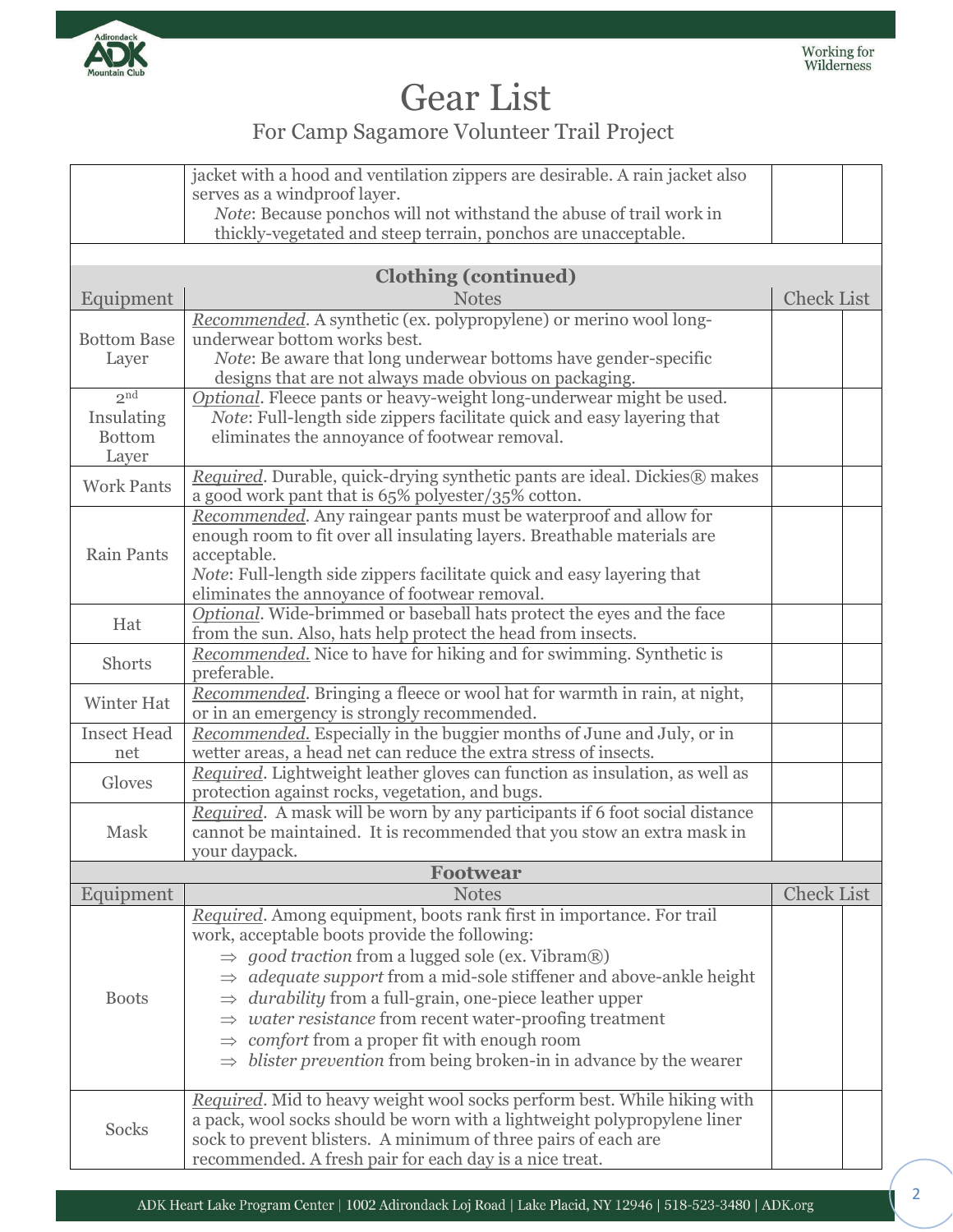

# Gear List

## For Camp Sagamore Volunteer Trail Project

| Camp Shoes | Optional. Lightweight sneakers or other footwear (ex. Crocs®) with closed<br>toes are refreshing in camp.                                       |  |
|------------|-------------------------------------------------------------------------------------------------------------------------------------------------|--|
| Gaiters    | Recommended. Gaiters are used to keep dirt, rocks, and water out of boots.<br>Gaiters are particularly useful when working in muddy conditions. |  |

| <b>Sleeping Equipment</b>        |                                                                                |                   |  |
|----------------------------------|--------------------------------------------------------------------------------|-------------------|--|
| Equipment                        | <b>Notes</b>                                                                   | <b>Check List</b> |  |
| <b>Sleeping Bag</b>              | Recommended. Linens will be provided for your stay in one of the cabins        |                   |  |
| or Heavy                         | at Camp Sagamore. However you may want to bring your own                       |                   |  |
| <b>Blanket</b>                   | blanket/sleeping bag to supplement what is provided.                           |                   |  |
| Compression<br><b>Stuff Sack</b> | Required. This sack serves to make the sleeping bag easier to pack in a        |                   |  |
|                                  | back pack. The sack should be lined with one or two compactor garbage          |                   |  |
|                                  | bags to provide water resistance.                                              |                   |  |
| Pillow                           | Optional. A pillow and pillow case will be provided by Sagamore staff.         |                   |  |
|                                  | <b>Packing Equipment</b>                                                       |                   |  |
| Equipment                        | <b>Notes</b>                                                                   | <b>Check List</b> |  |
|                                  | Required. Some participants prefer to carry in a lighter day pack to be        |                   |  |
|                                  | used on day hikes. Any daypack should be durable and large enough for          |                   |  |
| Daypack                          | food, water, raingear, insulating layers, emergency equipment, and more.       |                   |  |
|                                  | Note: Certain backpacks feature a removable section that can function          |                   |  |
|                                  | as a day pack or hip-pack.                                                     |                   |  |
| Waterproof                       | Recommended. Large sealable plastic bags (Ziploc®) work, but garbage           |                   |  |
| <b>Bag Liners</b>                | compactor bags are also fine. In any case, extra bags should be packed.        |                   |  |
|                                  |                                                                                |                   |  |
|                                  | <b>Other Gear</b>                                                              |                   |  |
| Equipment                        | <b>Notes</b>                                                                   | <b>Check List</b> |  |
| Water                            | Required. Two or three liter-sized water bottles work well. Many               |                   |  |
| Storage                          | participants also use bladder-bag systems (ex. Camelbak®) but at least         |                   |  |
|                                  | one actual bottle should be taken in case the bag rips or leaks.               |                   |  |
|                                  | Required. Headlamps are lightweight and very functional.                       |                   |  |
| Flashlight                       | <i>Note</i> : No light is reliable without either a backup flashlight or extra |                   |  |
|                                  | batteries and an extra bulb.                                                   |                   |  |
|                                  | Required. Toothbrush, toothpaste, lip balm, feminine hygiene products,         |                   |  |
| Personal                         | toilet paper, and medications. Sample-sized toiletries are preferable.         |                   |  |
| Toiletries                       | Note: Fragrant substances are animal and insect attractants and should         |                   |  |
|                                  | be avoided.                                                                    |                   |  |
| Pocket Knife                     | Recommended. Small blades (2-3 inches) are useful.                             |                   |  |
| Camera                           | Optional. The ideal camera is a waterproof, shock-resistant digital.           |                   |  |
| Insect                           | Recommended. Especially in the buggier months of June and July, or in          |                   |  |
|                                  | wetter areas, repellent can reduce the stress of biting insects. Only a small  |                   |  |
| Repellent                        | bottle is necessary.                                                           |                   |  |
| Writing                          | Optional. Waterproof pens and paper can be used to take notes on               |                   |  |
| Materials                        | instruction material or for journal purposes.                                  |                   |  |
|                                  | Recommended. The volunteer leaders will have a small bottle for use.           |                   |  |
| Hand<br>Sanitizer                | However, if you'll be applying hand sanitizer more than twice a day,           |                   |  |
|                                  | please bring your own travel sized bottle so there is enough to go around.     |                   |  |